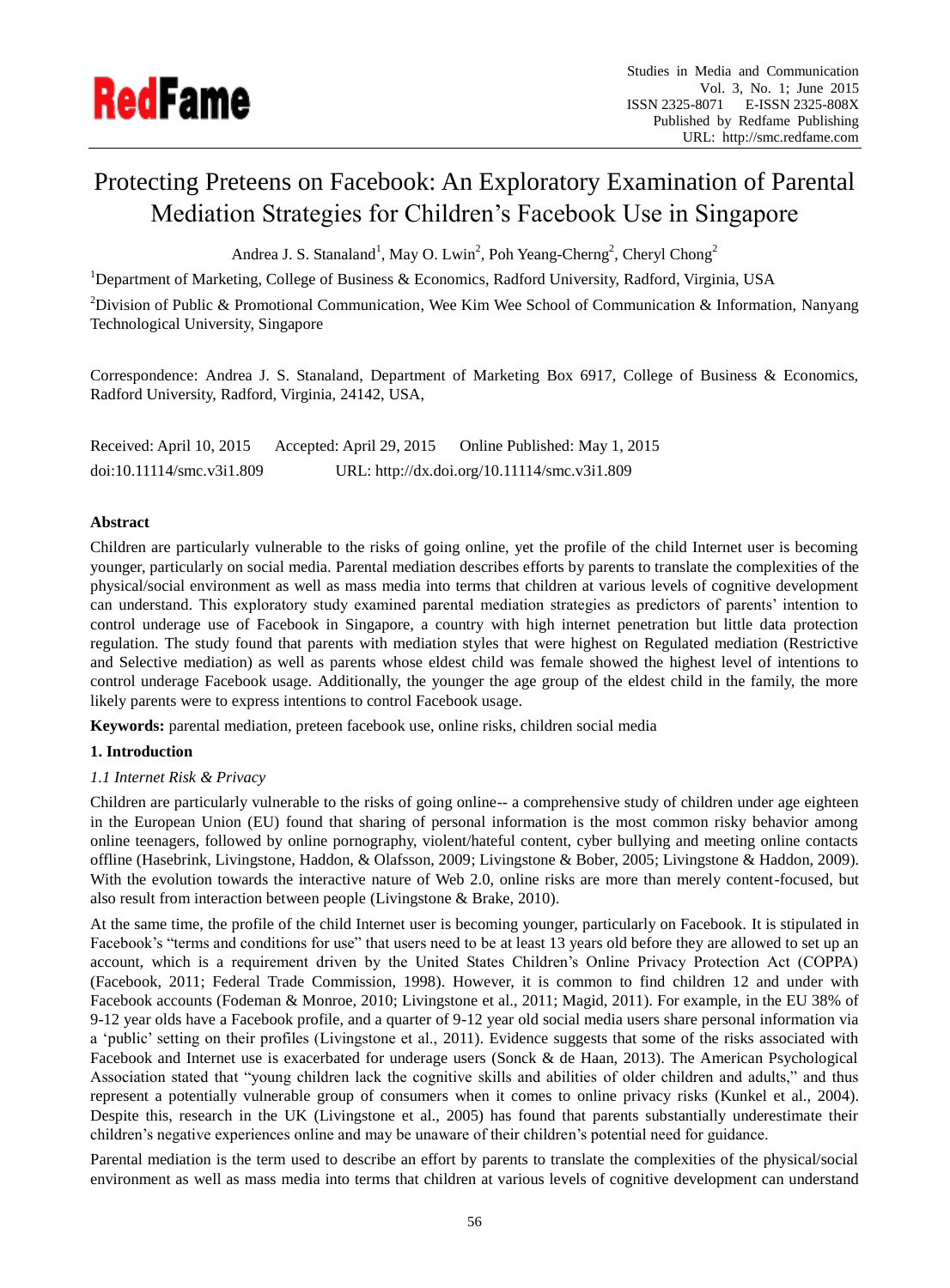(Desmond, Singer, & Singer, 1990). While prior research has addressed the influence of parental mediation strategies on children's online behavior (Livingstone & Helsper, 2008; Paus-Hasebrink, Bauwens, Durager, & Ponte, 2013) and health risks (Lwin & Saw, 2007), there is little research on parenting strategies to protect underage children in social media platforms specifically. This exploratory study addresses the issue by examining parental mediation strategies as predictors of parents' intention to control underage use of Facebook in Singapore, a country with high internet penetration but little data protection regulation.

In Singapore, where the current landscape includes a lack of legislation and regulation on data protection paired with high internet penetration (Infocomm Development Authority of Singapore, 2014), young users may be particularly vulnerable online. According to an Accenture Global Data Privacy & Protection survey, only 57% of companies in Singapore say they are obligated to protect consumers' personal information, which is significantly lower than the global average of 71% (Enterprise Innovation Editors, 2010). Beyond privacy and data protection issues, research has shown that children using Facebook encounter risks such as bullying, harassment, exposure to harmful content, theft of personal information, sexual grooming, violent behavior, encouragement to self-harm, and racist attacks (Choo, 2009; UK Council for Child Internet Safety, 2010).

## *1.2 Parental Mediation Strategies*

Parents play a major role in protecting their children from online risks. Nairn & Monkgol (2007) and Rideout (2007) found most parents report confidence in monitoring their children's online activities, and in fact regulators take for granted that parents will intervene and augment the age-verification checks in Facebook to protect young children from using Facebook (Warmann, 2011). Since legal regulations in this sphere are difficult to formulate and enforce, policy makers rely substantially on increasing risk awareness among parents to protect children from online risks (Kirwil, 2009).

Such intervention may include physical monitoring to prevent underage registration and usage or it may come in various combinations of *Active* and *Regulated* mediation (Lwin, Stanaland, & Miyazaki, 2008). In Regulated mediation, or rule making, parents set limits for viewing or prohibit the viewing of certain content (Atkin, Greenberg, & Baldwin, 1991; Valkenburg, Krcmar, Peeters, & Marseille, 1999). In the instance of Facebook, parents could limit the number of hours of a child's Facebook usage, or restrict their access to the Facebook account. As would be expected, Regulated mediation in the form of parental limits has been shown to effectively reduce the time children, particularly younger children, spend with a particular medium (Desmond et al., 1990; Lin & Atkin, 1989; Truglio, Rosemarie, Oppenheimer, Huston, & Wright, 1996).

In Active mediation, the media content is discussed with a child. Thus, the child learns with the aid of an adult who presents and explains certain aspects of the environment that allows the child to attend to salient and pertinent stimuli (Klein, Nir-Gal, & Darom, 2000; Nathanson, 2001). It also enables a parent to be more certain about what the child experiences, help the child understand the medium and content, encourage the child to accept only messages they endorse, and intervene should there be undesirable content. (Dorr, Kovaric, & Doubleday, 1989). Active mediation also helps to enhance a child's learning process to become a more educated media consumer, as well as create schemas for interpreting experiences to allow the child to develop a template for comparing his/her own perception of similar activities that can be extended to instances when the parent is not around (Valkenburg et al., 1999).

Parents could also use varying combinations of Active and Regulated mediation strategies with their child (known as Selective, Laissez Faire, Promotive, or Restrictive mediation), which have been studied in the context of children's online information disclosure (Lwin et al., 2008; St. Peters, Fitch, Huston, Wright, & Easkins, 1991). For example, children who experience *Selective* mediation experience high levels of both Active and Regulated mediation, and prior research suggests that they disclose the least information online as they are not only subjected to restrictions, but also receive explanations likely to counteract influences of questionable practices (Zillmann, Bryant, & Huston, 1994). Children who receive *Laissez Faire* mediation experience little or no Active or Regulated mediation, and would be expected to divulge the most information as their parents neither educate them about the dangers of the internet or regulate their online behavior (Desmond et al., 1990; Wright, St. Peters, & Huston, 1990). Children receiving *Promotive* (only Active) and *Restrictive* (only Regulated) mediation would be expected to fall between the two categories, with children receiving Promotive regulation expected to disclose less information than Restrictives, as their actively mediated environment should enable them to better comprehend and respond to marketers' intentions even though they may spend more time online (Zillmann et al., 1994). We extend this work by considering how parental mediation strategies influence the way parents approach potential risks on Facebook, particularly with children under the official sign-up age of 13. How might these general strategies manifest themselves in behaviors to control children's Facebook activities?

Our exploratory research question is: Do parents with different mediation approaches differ in their intentions to control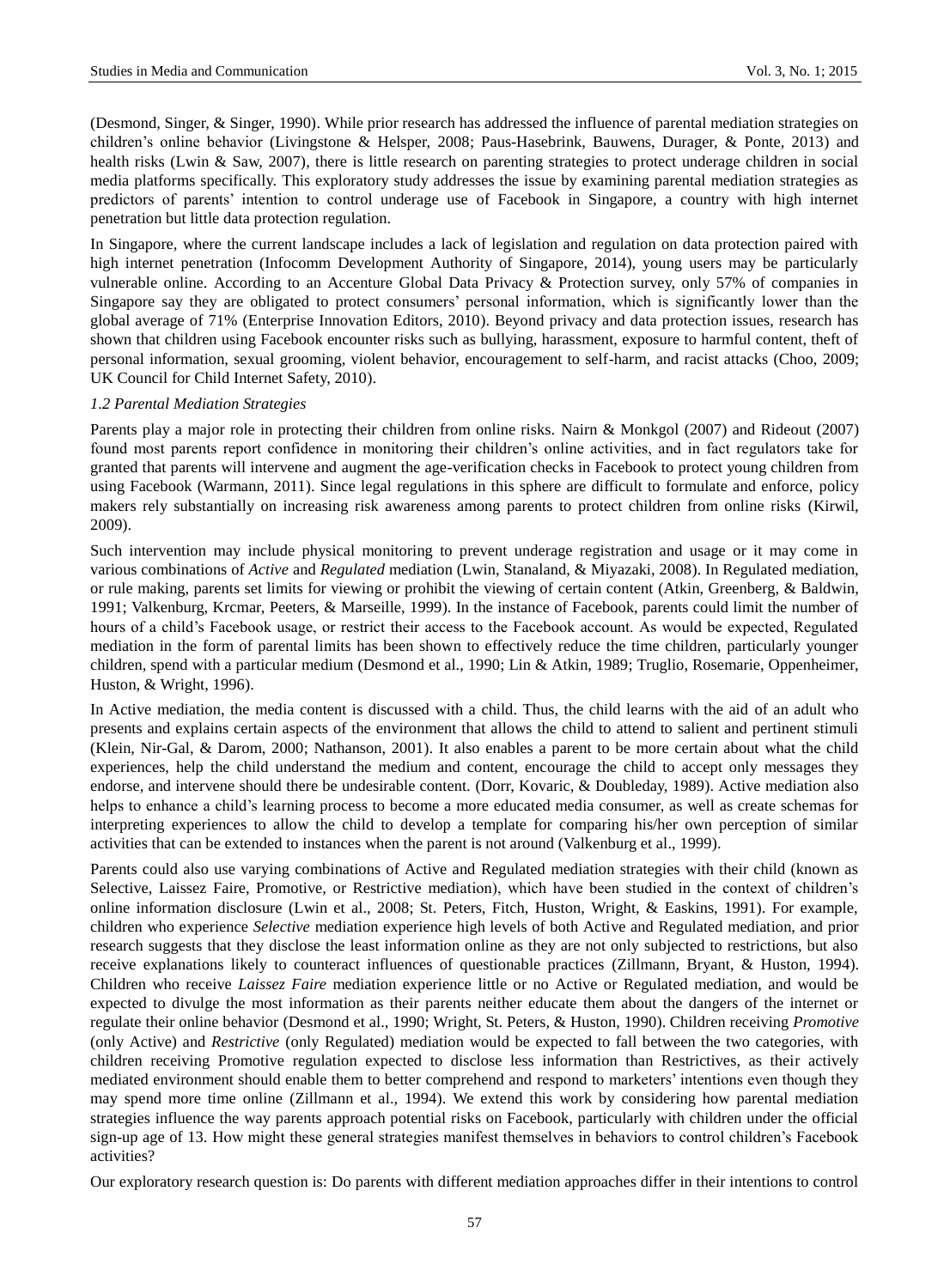underage Facebook use?

## **2. Method**

Scales for measuring parental mediation strategies for restricting underage Facebook use were adapted from Lwin et al. (2008). After pilot-testing the instrument for refinements, the authors collected responses from a convenience sample of 114 parents/guardians of children below thirteen years old. Table 1 shows the final measurement items used.

Table 1. Final Construct Indicators

|                             | <b>Behavioral Intention</b>                                                                           |                     |
|-----------------------------|-------------------------------------------------------------------------------------------------------|---------------------|
|                             | I intend to stop my child from using FB until he/she is 13                                            |                     |
|                             | I intend to restrict my children's FB friends to only those I approve                                 |                     |
| 3.                          | I intend to monitor all my children's FB activities                                                   |                     |
| 4.                          | I intend to restrict my children's FB privacy settings                                                |                     |
|                             | I intend to teach my children about the dangers on FB                                                 |                     |
| Parental Mediation Approach | (Lwin et al., $2008$ )                                                                                |                     |
|                             | I set rules regarding the time of day my children can go online                                       | Regulated mediation |
|                             | I set rules regarding the amount of time my children can spend online                                 | Regulated mediation |
| 3.                          | I use filters to restrict what my children can access on the Internet                                 | Active mediation    |
| 4.                          | I remind my children not to give out personal information online                                      | Active mediation    |
| 5.                          | I educate my children about the dangers of the internet (e.g. dealing with uncomfortable experiences) | Active mediation    |
| 6.                          | I explain to my children that strangers are not who they say they are                                 | Active mediation    |
|                             | I keep an eye on what my children are doing online (e.g. who you chat with)                           | Regulated mediation |

## **3. Results**

Correlation coefficients were computed among the scales listed above. A *p* value of less than .05 was required for significance. The results of the correlation analyses are presented in Table 2. Both active and regulated mediation approaches were significantly correlated with control of children's Facebook use.

| Table 2. Bivariate Correlations for Behavioral Intention to Restrict Underage Facebook Use |  |  |  |  |  |  |  |
|--------------------------------------------------------------------------------------------|--|--|--|--|--|--|--|
|--------------------------------------------------------------------------------------------|--|--|--|--|--|--|--|

|                                    | Construct               | Pearson Correlation |
|------------------------------------|-------------------------|---------------------|
| <b>Parent Mediation Approaches</b> | Regulated Mediation     | $45*$               |
|                                    | <b>Active Mediation</b> | $.29*$              |

# $* p < .05$  for bivariate correlations

Non-parametric correlation coefficients were also computed with age and gender of the children and respondents. In addition, parents' competencies in using the Internet and Facebook were also investigated. The results of the correlation analyses are presented in Table 3. Among the factors investigated, the age group of the oldest child and the gender of both the oldest child and the oldest child under 13 years old were found to be significantly correlated with parents' behavioral intention to restrict underage Facebook use.

Table 3. Bivariate correlation of demographics and Internet competence with parents' behavioral intention

|                                                                    | Kendall's tau b |
|--------------------------------------------------------------------|-----------------|
| Age Group of Oldest Child                                          | $-.21*$         |
| Gender of Oldest Child                                             | $.24*$          |
| Age of Oldest U13 Child                                            | $-12$           |
| Gender of Oldest U13 Child                                         | $.16*$          |
| I am competent in using the Internet                               | $-.09$          |
| I am competent in using Facebook                                   | $-.07$          |
| I am more competent than my primary school child in using Facebook | .05             |
| Gender of Respondent                                               | .03             |
| Age Group of Respondent                                            | $-.06$          |

### $* p < .05$  for bivariate correlations

#### *3.1 Two-Way ANOVA*

Two-way ANOVA test was conducted for parental mediation style. The mean values for active and regulated mediation were used to separate the respective data into 'high' and 'low' categories.

The mean and standard deviation for intention to control underage Facebook usage for the various combination of parenting mediation approaches are presented in Table 4. The ANOVA indicated no significant interaction between active and regulated mediation approaches  $F(1,109) = .477$ ,  $\rho = .49 > .05$ , partial  $\eta^2 = .004$ . The main effects were significant for regulated mediation  $F(1,109) = 14.22$ ,  $\rho = .00$ , partial  $\eta^2 = .16$ ; and for active mediation,  $F(1,109) = 5.65$ ,  $p = .02 < .05$ , partial  $\eta^2 = .05$ .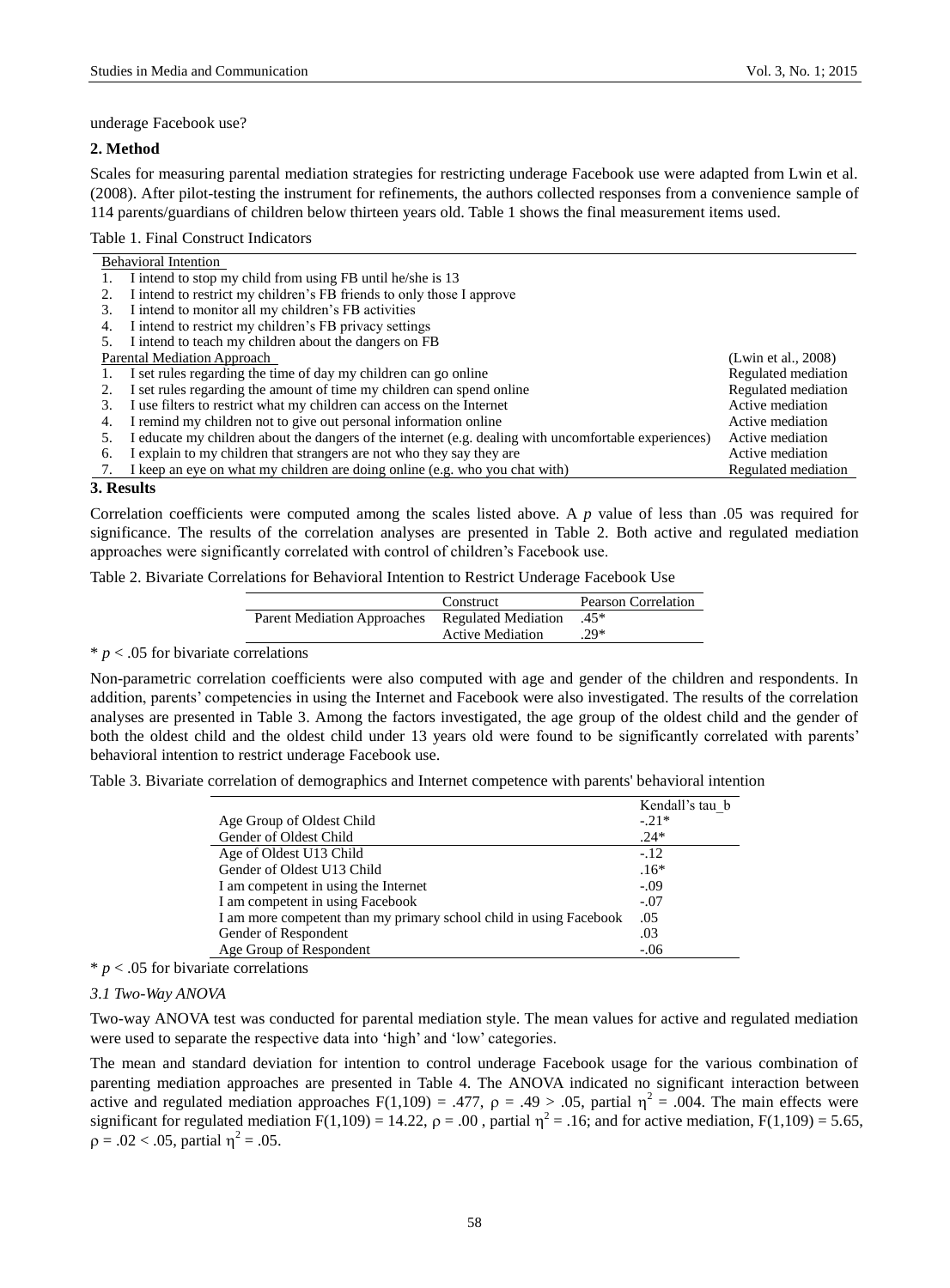| Regulated Mediation | <b>Active Mediation</b> | Parenting Style Mean |      | <b>Standard Deviation</b> |
|---------------------|-------------------------|----------------------|------|---------------------------|
| Low                 | Low                     | Laissez Faire        | 4.36 |                           |
| Low                 | High                    | Promotive            | 5.04 | .28                       |
| High                | Low.                    | Restrictive          | 5.36 |                           |
| High                | High                    | Selective            | 5.73 | 14                        |

|  | Table 4. Parenting Styles and Intention to Control Underage Facebook Use |  |  |
|--|--------------------------------------------------------------------------|--|--|
|  |                                                                          |  |  |

# **4. Discussion**

Selective mediation was found to be the approach strongest in supporting parents' Facebook control, followed by restrictive, promotive and laissez faire styles for children aged 10 to 12 years old. As a point of comparison, Lwin et al. (2008) found that active mediation approaches (which includes selective mediation) yield better results in terms of reducing information disclosure of young teens as compared to regulated mediation. In our study, parents with mediation styles that were highest on regulated mediation (restrictive and selective mediation) showed the highest level of intentions to control underage Facebook usage. Thus it may be important to educate and encourage parents to adopt active mediation strategies as well. While children are still young, parents are able to adopt physical control measures even if they are not as capable in using technological tools. However, this should not be done at the expense of developing active mediation practices because of the increased likelihood that children will disclose personally identifying information online as they get older if their parents focus primarily on a regulated mediation approach (Lwin et al. 2008).

Additionally, the gender and age group of the eldest child in the family had an effect: parents whose eldest child was female were more likely to express intentions to control Facebook usage; likewise, the younger the age group of the eldest child in the family, the more likely parents were to express intentions to control Facebook usage.

Parents may need additional education as to the risks facing boys online, and also as to the evolving risks facing teens above age 13, who are still vulnerable to online threats due to the limitations of their cognitive development, but at the same time are no longer protected by sweeping regulations such as the Children's Online Privacy Protection Act of 1998 in the United States. Prior research has shown, in fact, that older teens are likely to more at risk online in terms of willingness to disclose personally identifying information (Lwin et al. 2008).

The main limitation for this study lies in the convenience sampling used, namely a sample size of 114 parents in Singapore. Additionally, most respondents were well-educated professionals. It is possible that these limitations produced a more conservative estimate of how parents intervene to protect their children in online social media environments, and that the population at large might lag behind our sample.

#### **References**

- Atkin, D. J., Greenberg, B. S., & Baldwin, T. F. (1991). The home ecology of children's televison viewing: Parental mediation and the new video environment. *Journal of Communication*, *41*, 40-52. http://dx.doi.org/10.1111/j.1460-2466.1991.tb02322.x
- Choo, K. K. R. (2009). Online child grooming: a literature review on the misuse of social networking sites for grooming children for sexual offences. *Australian Institute of Criminology*. Retrieved from http://www.aic.gov.au/documents/3/C/1/%7B3C162CF7-94B1-4203-8C57-79F827168DD8%7Drpp103.pdf
- Desmond, R. J., Singer, J. L., & Singer, D. G. (1990). Family mediation: Parental communication patterns and the influences of television on children. J. Bryant J (Ed.), *Television and the American family*. (pp. 293-309). Hillsdale, New Jersey: Lawrence Erlbaum Associates.
- Dorr, A., Kovaric, P., & Doubleday, C. (1989). Parent-child coviewing of television. *Journal of Broadcasting and Electronic Media*, *33*, 35-51. http://dx.doi.org/10.1080/08838158909364060
- Enterprise Innovation Editors. (2010). Singapore companies lag behind in data protection. *Accenture*. Retrieved from http://www.enterpriseinnovation.net/content/singapore-companies-lag-behind-data-protection-accenture?page=0% 2C0
- Facebook. (2011). Statement of Rights and Responsibilities. http://www.facebook.com/terms.php

Federal Trade Commission. (1998). COPPA - Children's Online Privacy Protection Act. http://www.coppa.org/

- Fodeman, D., & Monroe, M. (2010) Why Facebook Has It Wrong About Our Kids. http://www.childrenonline.org/articles/WhyFacebookHasItWrongAboutKids.pdf
- Hasebrink, U., Livingstone, S., Haddon, L., & Olafsson, K. (2009). Comparing children's online opportunities and risks across Europe: Cross-national comparisons for EU kids online. https://lirias.kuleuven.be/bitstream/123456789/200382/1/ReportD3-2CrossnationalComparisonFINAL4.pdf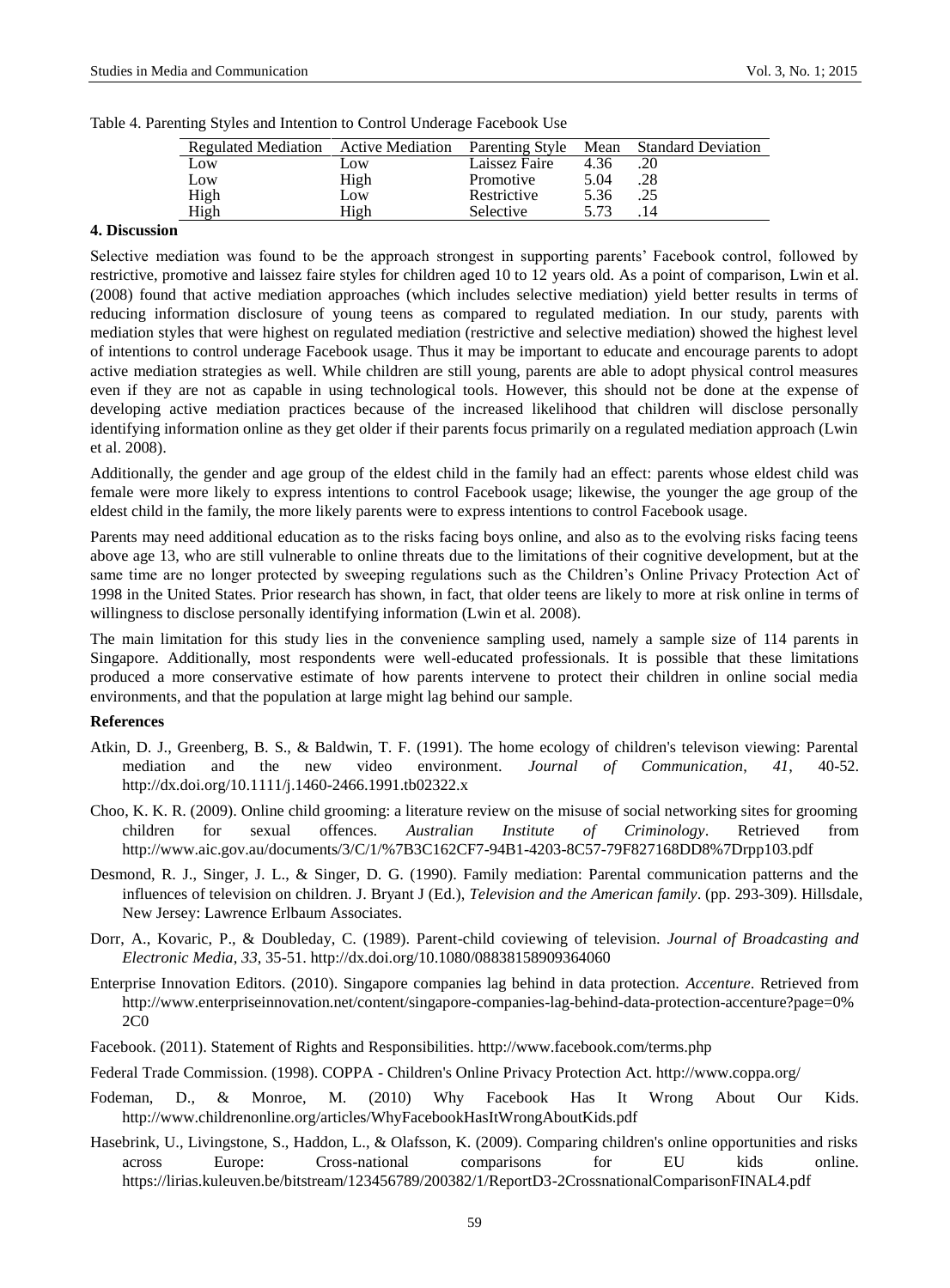- Infocomm Development Authority of Singapore. (2014). Household Access to Internet. http://www.ida.gov.sg/Infocomm-Landscape/Facts-and-Figures/Infocomm-Usage-Households-and-Individuals#2
- Kirwil, L. (2009). Parental mediation of children's internet use in different European countries. *Journal of Children and Media*, *3*, 394-409. http://dx.doi.org/10.1080/17482790903233440
- Klein, P. S., Nir-Gal, O., & Darom, E. (2000). The use of computers in kindergarten, with or without adult mediation: Effects on children's cognitive performance and behavior. *Computers in Human Behavior*, *16*, 591-608. http://dx.doi.org/10.1016/S0747-5632(00)00027-3
- Kunkel, D., Wilcox, B. L., Cantor, J., Palmer, E., Linn, S., & Dowrick, P. (2004). Report of the APA task force on advertising and children. *American Psychological Association*, *40*, 341-7.
- Lin, C. A., & Atkin, D. J. (1989). Parental mediation and rulemaking for adolescent use to television and VCRs. *Journal of Broadcasting and Electronic Media*, *33*, 53-67. http://dx.doi.org/10.1080/08838158909364061
- Livingstone, S., & Bober, M. (2005). UK children go online. http://www.lse.ac.uk/collections/children-go-online/UKCGO\_Final\_report.pdf
- Livingstone, S., & Brake, D. R. (2010). On the rapid rise of social networking sites: new findings and policy implications. *Children & Society*, *24*,75-83. http://dx.doi.org/10.1111/j.1099-0860.2009.00243.x
- Livingstone, S., & Haddon, L. (2009). *EU Kids Online: Final Report.* London: EU Kids Online.
- Livingstone, S., & Helsper, E. (2008). Parental mediation and children's Internet use. *Journal of Broadcasting & Electronic Media*, *52*, 581-99. http://dx.doi.org/10.1080/08838150802437396
- Livingstone, S., Ólafsson, K., & Staksrud, E. (2011). *Social Networking, Age and Privacy.* London: EU Kids Online.
- Lwin, M. O., & Saw, S. M. (2007). Protecting children from myopia: a PMT perspective for improving health marketing communications. *Journal of Health Communication*, *12*, 251-268. http://dx.doi.org/10.1080/10810730701266299
- Lwin, M. O., Stanaland, A. J. S., & Miyazaki, A. D. (2008). Protecting children's privacy online: How parental mediation strategies affect website safeguard effectiveness. *Journal of Retailing*, *84*, 205-17. http://dx.doi.org/10.1016/j.jretai.2008.04.004
- Magid, L. (2011). Survey: 7.5M Facebook users below minimum age. *CNET News*. http://news.cnet.com/8301-19518\_3-20061298-238.html
- Nairn, A., & Monkgol, D. (2007). Children and privacy online. *Direct, Data and Digital Marketing Practice*, *8*, 294-308. http://dx.doi.org/10.1057/palgrave.dddmp.4350063
- Nathanson, A. I. (2001). Parent and child perspectives on the presence and meaning of parental television mediation. *Journal of Broadcasting and Electronic Media*, *45*, 210-20. http://dx.doi.org/10.1207/s15506878jobem4502\_1
- Paus-Hasebrink, I., Bauwens, J., Durager, A. E., & Ponte, C. (2013). Exploring Types of Parent-Child Relationship and Internet Use Across Europe. *Journal of Children and Media*, *7*(1), 114-132. http://dx.doi.org/10.1080/17482798.2012.739807
- Rideout, V. (2007). *Parents, Children & Media: A Kaiser Family Foundation Survey*. Washington D.C.: Henry J. Kaiser Family Foundation.
- Sonck, N., & de Haan, J. (2013). How the Internet Skills of European 11-16 Year Olds Mediate Between Online Risk and Harm. *Journal of Children and Media*, *7*(1), 79-95. http://dx.doi.org/10.1080/17482798.2012.739783
- St. Peters, M., Fitch, M., Huston, A. C., Wright, J. C., & Eakins, D. J. (1991). Television and families: What do young children watch with their parents? *Child Development*, *62*(6), 1409-1423. http://dx.doi.org/10.2307/1130815
- Truglio, C., Rosemarie, T., Oppenheimer, S., Huston, A. C., & Wright, J. C. (1996). Predictors of children's entertainment television viewing: Why are they tuning in? J*ournal of Applied Developmental Psychology, 17*, 475-93. http://dx.doi.org/10.1016/S0193-3973(96)90012-X
- UK Council for Child Internet Safety. (2010). Good practice guidance for the providers of social networking and other user-interactive services. http://www.education.gov.uk/ukccis/download-link.cfm?catstr=latest\_documents&downloadurl=SOCIAL%20NE TWORKING%20GUIDANCE%202010%20FINAL%20REFRESHED.pdf